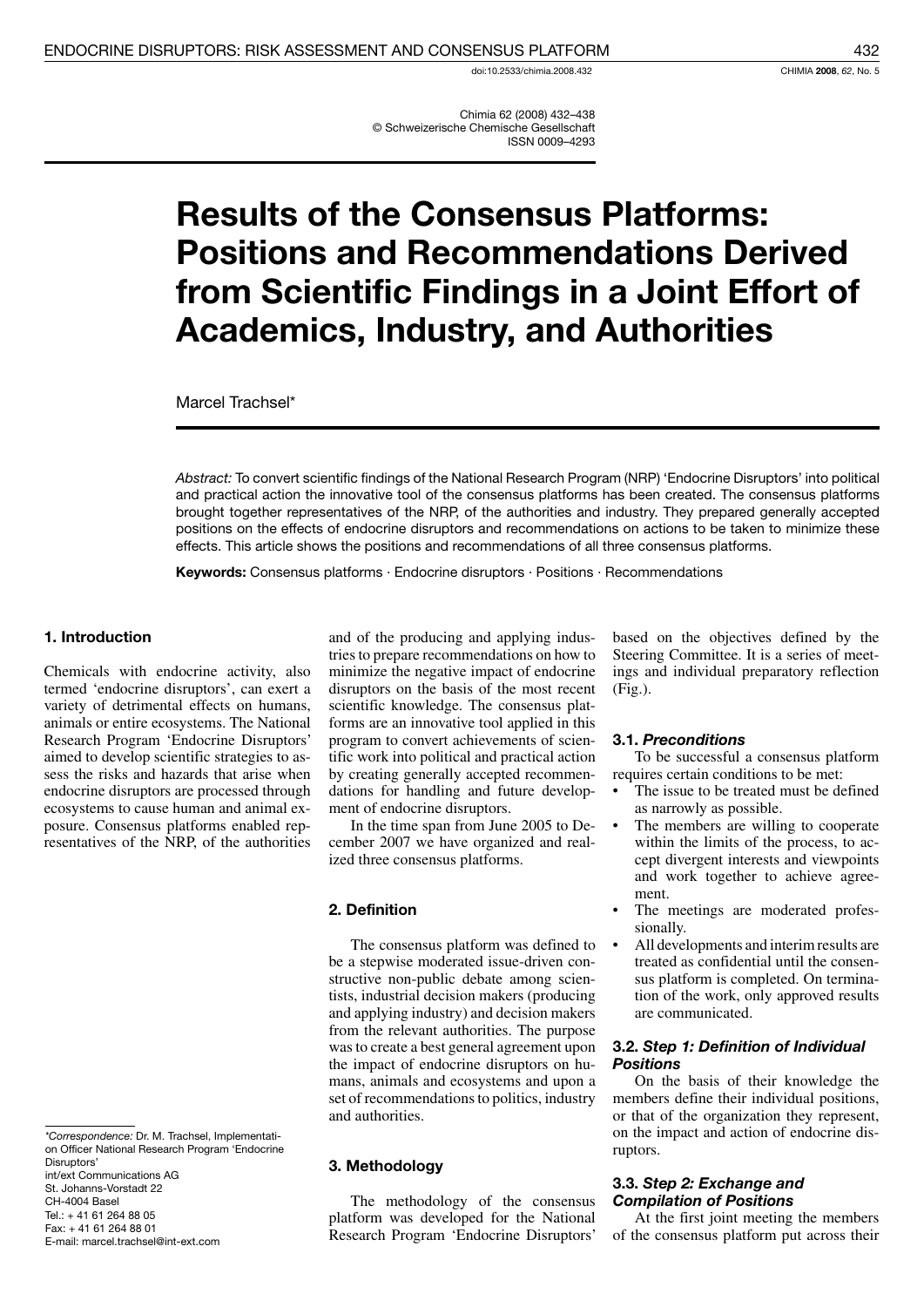

Fig. Methodology of Consensus Platforms

positions on the impact and action and respond to questions on their positions from other members of the consensus platform (hearing). On the basis of this meeting  $a$ list of impact-related positions and one of action-related recommendations are compiled. These lists are then made available to the members of the consensus platform.

#### 3.4. Step 3: Individual Decision on Acceptance of Impact-related **Positions**

In this step each member decides individually on acceptance, conditional acceptance or non-acceptance of each impactrelated position. In the event of conditional acceptance, conditions must be defined. The results are collected and categorized centrally as follows:

- Category i1: generally accepted >>> immediate inclusion in the final list of accepted positions
- Category i2: accepted or conditionally accepted, no more than one non-accep $tance \gg$  to be discussed at the joint meeting
- Category i3: more than one non-acceptance >>> is not further pursued

#### 3.5. Step 4: Meeting to Find General **Agreement on Impact-related Positions**

At the joint meeting, the Category i2 impact-related positions are subjected to further discussion in order to find a formulation that is acceptable to all members of the consensus platform. The outcome of this meeting, together with the Category i1 positions, yields the final list of accepted *impact related positions.* These are set out in a logical sequence and approved by the consensus platform.

#### 3.6. Step 5: Individual Decision on Acceptance of Action-related **Recommendations**

In this step each member of the consensus platform decides individually on the acceptance, conditional acceptance or non-acceptance of each action-related recommendation. In the event of conditional acceptance, condition must be defined. The results are collected and categorized centrally as follows:

- Category a1: generally accepted >>> immediate inclusion in the final list of accepted recommendations
- Category a2: accepted or conditionally accepted, no more than one non-accep $tance \gg\gt$  to be discussed at the joint meeting
- Category a3: more than one non-acceptance >>> is not further pursued

#### 3.7. Step 6: Meeting to Find General **Agreement on Action-related Recommendations**

At the joint meeting, the Category a2 action-related recommendations are subjected to further discussion in order to find a formulation that is acceptable to all members of the consensus platform. The outcome of this meeting, together with the Category a1 recommendations, yields the final list of accepted action-related recommendations. These are set out in a logical sequence and approved by the consensus platform.

#### 3.8. Step 7: Communication

The approved lists of impact and action related statements are set out in a final doc*ument* and made available for communication to other stakeholders.

## 4. Application

In the framework of the National Research Program 'Endocrine Disruptors' the methodology of the consensus platforms has been applied to three different issues, two substance-related and one mediumrelated: 'UV Filters in Sun Screens', 'Brominated Flame Retardants' and 'Endocrine Disruptors in Wastewater and in the Aquatic Environment'. With their joint effort to prepare impact- and action-related statements, representatives from producing and applying industry, regulatory authorities and scientists of the National Research Program 'Endocrine Disruptors' participated in a constructive dialogue, thereby making a valuable contribution towards preventing negative impacts of endocrine disruptors.

## 5. Results of the Consensus **Platform 'UV Filters in Sun Screens'**

The consensus platform 'UV Filters in Sun Screens' involved a total of 16 representatives of the producing and applying industries, the authorities and science. They accepted and approved 19 impact-related positions and 18 action-related recommendations.

#### 5.1. General Positions on the **Endocrine Effect of Chemicals**

- There are chemicals that can influence the endocrine systems of organisms, including those of humans.
- There is a confirmed causal relationship between the occurrence of endocrine disruptors in ecosystems and certain detrimental effects in wild animals. It is postulated that biodiversity is impaired by endocrine disruptors. Endocrine disruptors such as tributyltin have led to the eradication of water snails from contaminated sites.
- Endocrine-like effects have been observed worldwide in fish exposed to effluent from biomechanical wastewater treatment plants. Endocrine disruptors have been clearly demonstrated in such water.
- Humans are exposed to endocrine disruptors in different ways; for many chemicals, little is known about their endocrine potential.
- Human beings are exposed to very low concentrations of endocrine disruptors. These chemicals may have a concerted effect. Many of them can be demonstrated in human tissue and in the maternal milk, so that human beings already come into contact with them in early stages of their life. Further scientific research is required in this area.
- Experimental *in vitro* and *in vivo* studies show that mixtures of different en-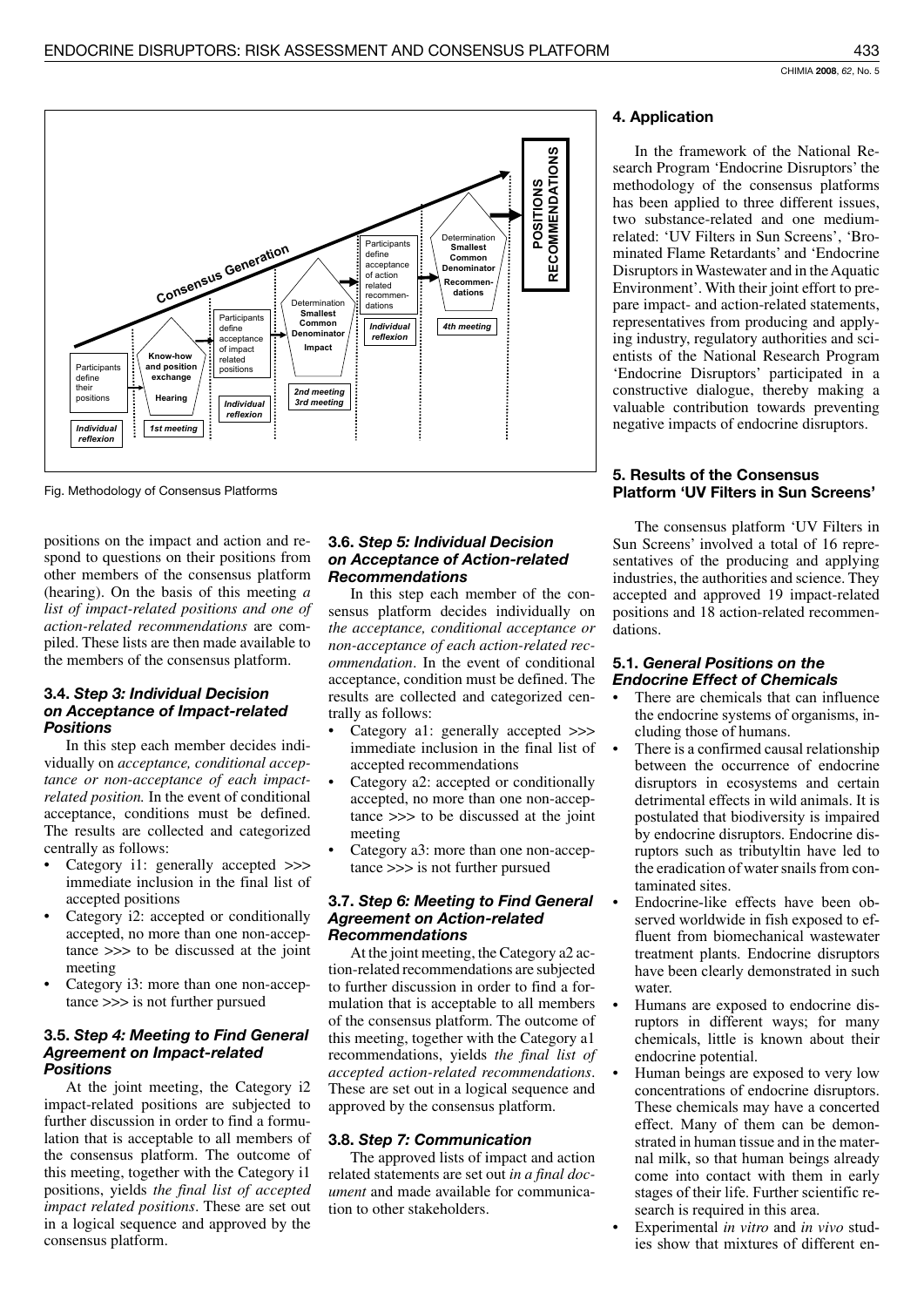docrine disruptors exert an endocrine effect even if an effect cannot be demonstrated for the individual components in the given concentration.

- Steroid and thyroid hormones play an important part in biological effects and developmental processes. Contamination of the environment can have an effect on these systems. In the case of polychlorinated biphenyls (PCBs) this has been demonstrated in humans. A great deal of progress has been made in identifying new endocrine substances. The new substances include chemicals such as certain UV filters and certain antioxidants in cosmetics and preservatives in food. Further scientific research is required.
- The mechanisms of early sexual development are similar in a large number of mammals. Observations in animals can therefore yield pointers to effects on humans.
- The problems raised by endocrine disruptors necessitate long-term monitoring and research measures.
- There is a lack of validated study protocols.
- Scientific uncertainty must not be used as an argument for postponing preventive action aimed at risk reduction. A risk-benefit analysis must be performed
- If a number of valid studies of the same species yield different results, the precautionary principle is applied.

# 5.2. Positions on the Endocrine **Effect of Certain UV Filters**

- Laboratory studies have shown that certain UV filters exert endocrine effects in mammals and fish. UV filters have been demonstrated as residues in ecosystems, fish and the maternal milk.
- UV filters with an endocrine effect are only part of the overall problem of endocrine disruptors.
- The health risk associated with 4-methyl-benzylidene-camphor (4-MBC) is unclear and will be reassessed.
- A close watch must be kept on the riskbenefit ratio in light of current scientific findings: the benefits of protecting skin against sun-induced damage (sunburn, skin cancer, etc.), as compared with the adverse endocrine effects of certain UV filters.

# 5.3. Positions on Exposure to and **Protection against Solar Radiation**

- Regular, unprotected exposure to solar radiation is considered a health risk that triggers a number of different skin diseases.
- The most important measures for preventing sun-related skin diseases are to seek shade, wear appropriate clothing and use sun screens.

By skillfully combining different UV  $\bullet$ filters, the cosmetic industry is able to produce sun screens with high sunprotection factors while using relatively low filter quantities.

## 5.4. Recommendations on **General Action against Endocrine Disruptors**

- The development of validated test methods for determining endocrine endpoints is to be promoted/supported.
- The endocrine effects of individual chemicals and of mixtures are to be taken into account in assessing the risk to humans and ecosystems.
- If a number of valid studies of the same species yield different results, the precautionary principle is applied.

# 5.5. Recommendations on Databased Action on UV Filters

- Assessment of the risk to humans requires data
	- on the frequency and quantity of sun screen use in the Swiss population, particularly by risk groups (women of childbearing age, children);
	- on the concentrations in ecosystems, on the 'internal impact' (monitoring studies, e.g. non-invasive analysis of extraneous substances in human milk) and on the reproductive and developmental toxicity of UV filters in mammals and aquatic organisms.
- These data, as well as data on absorption of UV filters by the skin and the quantities found in the blood (kinetics), have still to be obtained for individual UV filters.
- Data on the location and fate of UV fil- $\bullet$ ters in aquatic and terrestrial ecosystems are to be obtained. These data, together with data on bioaccumulation and ecotoxicological effects, provide the basis for assessing ecological risk.
- Data on the accumulation of UV filters in the food chain, particularly on bioaccumulation in fish, are to be obtained.
- Comprehensive ecological risk analyses of UV filters and UV filter mixtures are needed. They require data on the reproductive effects of long-term exposure in fish and other key aquatic and terrestrial organisms.

# 5.6. Recommendations on Action on UV Filters by the Authorities

The Federal Office for the Environment examines the possibility of banning UV filters on the basis of scientifically substantiated risk assessments and, if required, drafts a corresponding bill. The replaceability of the UV filters proposed for such a ban is taken into account, as are the EU's risk assessments and regu*lations* 

- The Federal Office of Public Health examines the possibility of banning UV filters that are hazardous to health on the basis of a scientifically substantiated risk assessment and, if necessary, adapts the Cosmetics Ordinance, taking account of the EU's risk assessments and regulations.
- The risk to the consumer's health from 4-MBC in sun screens is to be definitively assessed.
- The Federal Office for the Environment and the Federal Office of Public Health examine the revised results of industrial self-monitoring in relation to the ecotoxicology and human toxicology of UV filters.

# 5.7. Recommendations on Action on UV Filters by Industry

- As part of the legally stipulated self-monitoring process, industry must ensure that UV filters do not exert detrimental effects on humans or ecosystems.
- Manufacturers of UV filters revise the self-monitoring process of their UV filters in light of new findings from the NRP 'Endocrine Disruptors' and international research programs (EU) and of findings from relevant peer reviewed scientific publications and submit it to the authorities.
- Manufacturers of UV filters and sun screens exercise their individual responsibility by taking the latest generally accepted scientific findings on the endocrine effects of UV-filters into account in safety assessments of their products.
- Technological opportunities for reducing concentrations of chemical UV filters in sun screens without loss of protective effect are to be further developed or optimally utilized by industry.
- Industry supports the further development of new UV filters, e.g. colloidal UV filters, organic pigments, etc., and of other filters with low toxicological risk potential.
- The formulating industry examines whether it can voluntarily dispense with the use of 4-MBC in sun screens.

## 5.8. Recommendations on Action **Affording Protection against the Effects of the Sun**

Consumers are informed on the proper way to behave in sunlight and protect themselves from its effects.

# 6. Results of the Consensus **Platform 'Brominated Flame** Retardants'

The consensus platform 'Brominated Flame Retardants' involved a total of 19 representatives of the producing and apply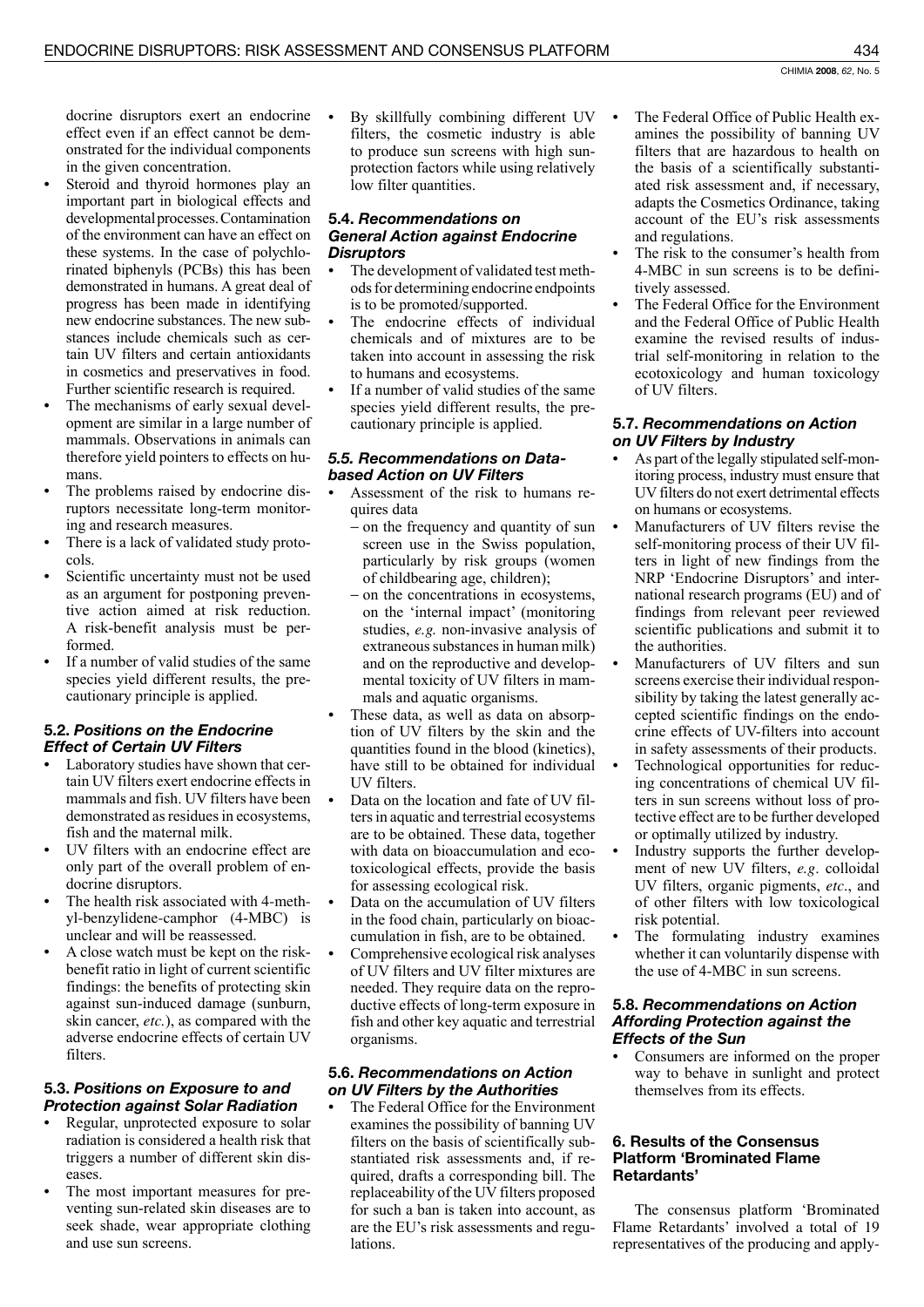ing industries, the authorities and science. They accepted and approved 12 impactrelated positions and 19 action-related recommendations.

## 6.1. Positions Regarding the Effect of Flame Retardants

- Fire is a major source of hazards to life and property. The use of flame retardants, in addition to the selection of suitable materials and designs, constitutes an essential element of fire prevention.
- Fire protection shall be considered in a total view. Benefits as well as impacts shall be considered. Investigation must not be limited to certain specific flameretardant classes or substance groups.
- Flame retardants originating from various chemical classes exist. Brominated flame retardants display beneficial formulation and material properties for certain specific applications such as in plastic housings of electrical and electronic equipment, printed circuit boards and polystyrene foams.
- As a general rule, brominated flame retardants are not the best or most effective flame retardants. Over time, alternative solutions have been developed for many applications.
- Alternative flame retardants must likewise meet stringent requirements governing environmental compatibility and health hazards.
- For various applications, there are currently still no alternatives to brominated flame retardants. This is the case, for example, where laws or customers stipulate particular flame-retardant requirements, such as in the United States. Among other materials, this affects non-polar plastics such as foamed polystyrene.

## 6.2. Positions Regarding Brominated Flame Retardants

- Substance flow analysis is one suitable tool for weighting the effect of substance flows with respect to emissions to the environment. The results of such analysis can serve as the basis for planning actions and measures to reduce environmental emissions.
- Risk assessment of brominated flame retardants must be based on investigation of all components of the technical product (including stereoisomers and byproducts).
- Occupational exposure of workers to brominated flame retardants shall be considered in dedicated studies separate to those targeting effects on consumers. High occupational exposures to brominated flame retardants have been verified among workers in particular in production, disposal and recycling industries

TBBPA: Based on our knowledge today, tetrabromobisphenol-A chemically bonded as a copolymer (for example as epoxy resins in printed circuit boards) is considered harmless in the application phase.

#### 6.3. Position Regarding the **Endocrine Activity of Chemicals**

· Both natural as well as synthetic chemicals exist that have endocrine activity.

#### 6.4. Position Regarding the **Endocrine Activity of Brominated Flame Retardants**

- Certain brominated flame retardants have endocrine activity.
	- In recent years, the possible impacts of individual brominated flame retardants on human and animal hormone systems have been the subject of increasing investigation. These studies have revealed that various flame retardants have broadly differing impacts on hormone systems.
	- PentaBDE is an endocrine disruptor, as antiandrogenous and estrogenous effects were identified in vitro as well as in vivo. Likewise, adverse effects on the thyroid hormone system were observed in several studies.
	- Besides foodstuffs, it has been determined that house dust and indoor air are significant sources of PentaBDE ingested and inhaled by humans.
	- Based on the data available today, DecaBDE is not an endocrine disruptor, as studies yielded no impacts – neither in vitro nor in vivo – that are directly due to hormone system disruption.
	- TBBPA is a potential endocrine disruptor. Multiple *in vitro* studies yielded impacts on the thyroid hormone system. However, these findings were not confirmed for TBBPA in vivo.
	- HBCDs are potential endocrine disruptors, as several in vitro studies produced low-level interactions with the thyroid hormone system. These findings are currently the subject of experimental testing *in vivo*.
	- The knowledge gained from cell and animal testing within the scope of these studies cannot be directly applied to human beings. The relevance of experimental findings for human health has therefore not yet been comprehensively clarified.
	- $-$  As *in vitro* and *in vivo* investigations have demonstrated, certain brominated flame retardants (PentaBDE, HBCD and DecaBDE) are capable of disrupting neuron development in experiments conducted with test animals. To what extent this knowledge is transferable to humans is currently the subject of scientific study.

- Risk assessments of major brominated flame retardants (TBBPA und HBCD) are currently underway in the EU; conclusive reports on individual substances (DecaBDE, OctaBDE and PentaBDE) have already been completed. An addendum on DecaBDE is currently being prepared to the report on the environmental risk assessment from the year 2004. Knowledge gaps still exist with respect to the possible impacts that the remaining brominated flame. retardants (besides PentaBDE, DecaBDE, TBBPA and HBCDs) have on endocrine systems.

## 6.5. Recommendations on General **Actions to be Taken with Regard to Endocrine Disruptors**

- The problems created by endocrine active substances necessitate long-term monitoring and research projects.
- Mindful of the magnitude of the potential hazard posed by endocrine-active substances, we believe that scientific uncertainty must not be allowed to serve as an argument for putting off appropriate action to reduce risk.

#### 6.6. Recommendations on General **Actions to be Taken with Regard to Brominated Flame Retardants**

- Efforts in search of alternatives to brominated flame retardants that persist in the environment must be promoted.
- Endocrine disruptors are covered in, among other legislation, the European chemical regulation REACH (Registration, Evaluation, Authorization and Restriction of Chemicals). Brominated flame retardants are used worldwide. It is therefore inappropriate to make do with a focal point that considers Switzerland alone.
- We must improve our knowledge of the lifecycle of brominated flame retardants.
- Investigations must focus on the substance flows and lifecycles of brominated flame retardants. This also includes production data, substance quantities in products, recycling and in particular the emissions occurring during use.
- Analysis of the occupational exposures of recycling industry workers to brominated flame retardants shall serve to clarify where exposures are highest and whether action to reduce exposure is needed
- DecaBDE: Emissions to the environment of DecaBDE within the course of product technical lifecycle must be investigated.
- DecaBDE: Detailed information on the production of DecaBDE and its use in various materials as well as its con-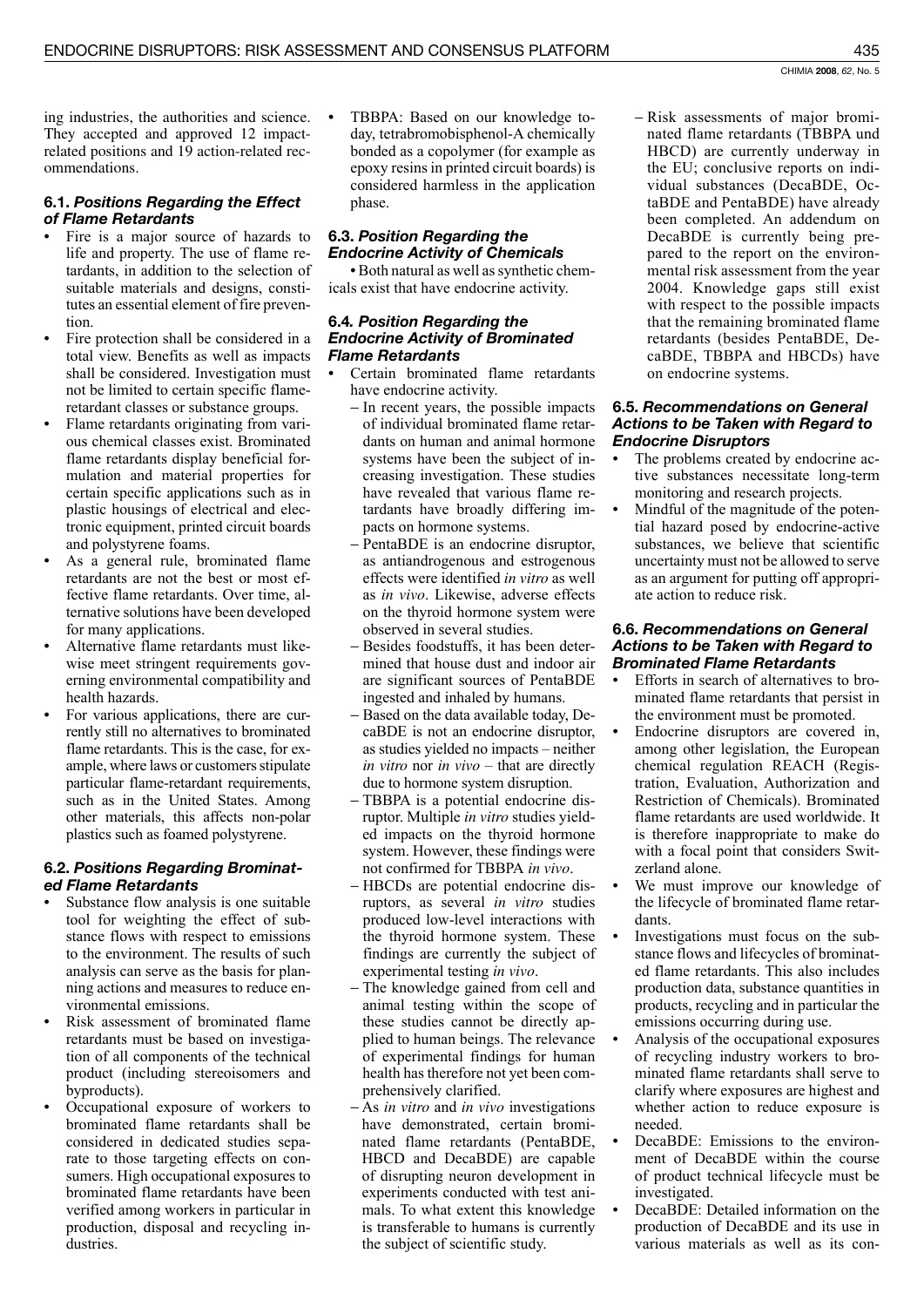sumption must be made known (substance flow analysis).

- DecaBDE: In order to better understand the enrichment of DecaBDE and other brominated flame retardants along food chains, birds of prey, their eggs and their prey must be studied and tested for the presence of these substances and their related degradation products.
- HBCD: Giving due consideration to ongoing scientific investigations, it must be clarified whether alpha-HBCD is formed in the environment from technical HBCD or is selectively transported and/or ingested, inhaled or absorbed by living organisms.
- TBBPA, HBCD and DecaBDE: To enable better assessment of the exposures incurred by living organisms in aquatic and terrestrial ecosystems, the degradation behaviour of substances and their degradation products in sewage sludge, sediments and soil should be more thoroughly investigated taking into account scientific studies presently already underway.
- alpha-HBCD: Owing to the significant enrichment of alpha-HBCD in the biota (in the biological environment) and the hazards this substance is known to pose today, appropriate measures must be considered with the goal of reducing emissions

## 6.7. Recommendations on Regulatory Authority Actions to be Taken with Regard to Brominated Flame **Retardants**

- Based on scientifically based risk assessments, regulatory authorities are reviewing whether to impose further restrictions or bans on persistent and hormone-active brominated flame retardants. Such review also considers pertinent EU regulations and the availability of substitute substances subject to equally stringent investigation.
- DecaBDE and TBBPA: A risk assessment report on DecaBDE and TBBPA has been completed. Based on the investigations called for in this report and on the outcome of current, ongoing research work, the regulatory authorities aim to introduce, where needed, regulation of these substances and/or measures to reduce risk. This is being done in coordination and agreement with the corresponding EU regulations.

## 6.8. Recommendations on Industry **Actions to be Taken with Regard to Brominated Flame Retardants**

The processing and disposal industries are investigating whether relevant emission sources of brominated flame retardants exist in Switzerland, and initiating emissions mitigation measures where appropriate.

- DecaBDE: Emissions to the environment of DecaBDE within the course of the technical lifecycle of products must be reduced. Industry has introduced a voluntary initiative, VECAP, for the very purpose of reducing emissions.
- DecaBDE: Efforts being made for the Product Stewardship Program with respect to DecaBDE should be fostered and supported. This applies in particular to cooperation between producers and user industries, as well.
- DecaBDE and HBCD: Industry is dedicating efforts within the scope of exercising self-responsibility to identify areas of application in which DecaBDE and HBCD can be replaced with other flame-retardant systems possessing more favourable risk profiles.

## 7. Results of the Consensus **Platform 'Endocrine Disruptors** in Wastewater and in the Aquatic Environment'

The consensus platform 'Endocrine Disruptors in Wastewater and in the Aquatic Environment' involved a total of 15 representatives of the industry, the authorities and science. They accepted and approved 32 impact-related positions and 20 actionrelated recommendations.

# 7.1. Positions Regarding (Potential) **Endocrine Disruptors in the Aquatic Environment**

- Chemicals and chemical groups (primary substances and metabolites) that can have an endocrine effect have been detected in Swiss rivers and streams.
- Endocrine disruptors are carried into aquatic systems both from point sources (e.g. wastewater treatment plants) and from diffuse sources (e.g. surface rainwash or dry deposition).
- Even compounds that break down easily, such as the steroid hormone estradiol, can be permanently present in low concentrations in water bodies downstream of waste water treatment plants ('pseudo-persistence').
- Field studies conducted all over the world show that the occurrence of endocrine disruptors in the aquatic environment leads to local impacts as well.
- The impact of pollution peaks  $(e.g.$  from pulse pollution events as a result of sewer system discharges) is not clear.
- In Switzerland, endocrine disruptors in the aquatic environment represent a problem at hot spots and at regional level, especially where dilution of the treated waste water in the receiving water is not sufficient  $(1:10 \text{ or more})$ ,

either at certain times of year or all year round. This can be the case in densely populated regions and with waste water treatment plants that feed into small streams.

Research in Switzerland has shown that fungal metabolites with endocrine activity (e.g. the highly potent zearalenone) can enter surface waters from cereal crops, but are usually quickly diluted to below the effect concentration.

## 7.2. Positions Regarding (Potential) **Endocrine Disruptors in Waste**water

- Wastewater treatment plants play a key role in the emission of steroid hormones and lead to their constant release into the aquatic environment. The construction standard of wastewater treatment plants has a decisive influence on emissions.
- It is not really known what part discharges of untreated wastewater from sewage systems (pulse pollution events) play in endocrine activity in the aquatic environment and what the resultant effects are on aquatic life.
- In treated domestic wastewater, it is natural and synthetic steroid hormones that are responsible for the majority of the estrogen activity. Overall, estrogen contamination of the aquatic environment is primarily from this source.
- Wastewater discharges must not result in effects in rivers or streams due to estrogen substances from the wastewater (protection objective). According to our current knowledge, the appropriate bioindicator for this is the identification of increased vitellogenin levels in male fish.

## 7.3. Positions Regarding (Potential) **Endocrine Disruptors in Drinking** Water

- The steroid hormone concentrations in drinking water measured in scientific studies in Germany are not critical from a health point of view. Contamination *via* drinking water is several orders of magnitude smaller than the body's own hormone production.
- It can be assumed that in general the endocrine disruptors ingested *via* drinking water are not critical for human health in Switzerland either. Isolated cases of higher contamination of groundwater and drinking water must be assessed on a case-by-case basis.
- Certain substances (bisphenol A, phthalates) that mimic estrogen can come not only from environmental pollution of groundwater and drinking water, but also from materials that are in contact with drinking water. Their activity is, however, much lower than that of estradiol.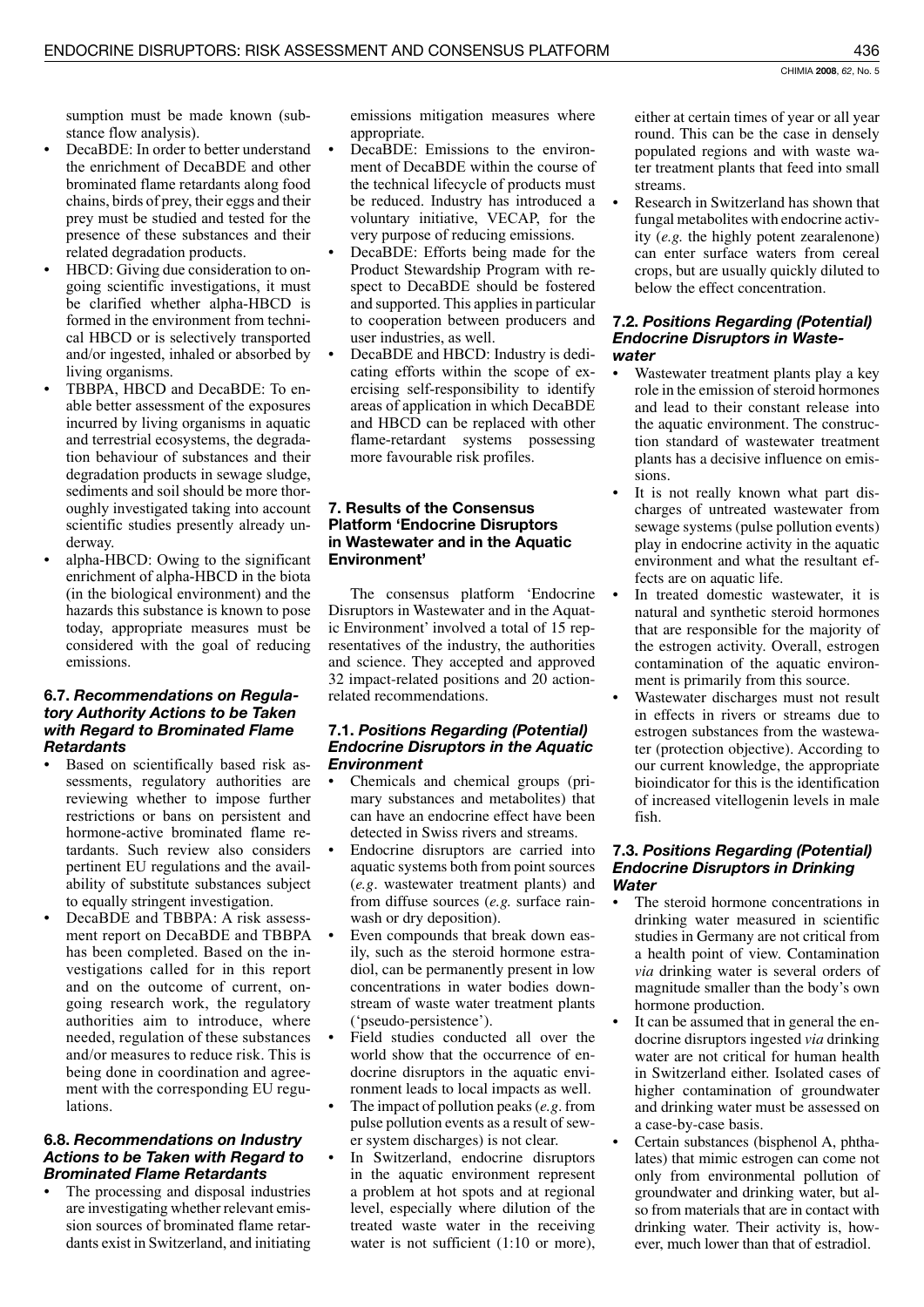# 7.4. Positions on the Impact of Endocrine Disruptors on Aquatic Life

- There are chemicals that trigger adverse effects by disrupting the human and animal hormone system.
- Different organisms exhibit different sensibilities to endocrine disruptors.
- Even invertebrates are sensitive to endocrine disruptors  $(e.g.$  imposex in water snails).
- The consequences of the impact of endocrine disruptors for ecosystems and biodiversity are not yet foreseeable.
- Similarly, the consequences of combinations of stressors, such as parasite stress, poor habitat and physical parameters, on the hormonal impact are largely unknown. There is a clear need for research at this level.
- As shown by *in vitro* tests, the estrogen potency of natural and synthetic steroid hormones is several orders of magnitude greater than that of previously investigated industrial chemicals.
- In the case of some chemicals  $(e.g.$  nonylphenolpolyethoxylates) it is only the degradation products that exhibit endocrine activity.
- Experimental studies show that mixtures of various endocrine disruptors have an endocrine impact, even where no impact can be demonstrated for the individual components in the concentrations present (cumulative effect).
- Laboratory experiments on aquatic invertebrates, fish and amphibians show clearly that environmental substances disrupt the hormone balance of such organisms. Chronic exposure to endocrine disruptors at environmentally relevant concentrations can lead to adverse changes in development, growth and reproduction.
- All over the world, hormone-like impacts have been observed in fish that are exposed to treated wastewater from mechanical-biological wastewater treatment plants.
- Organisms (fish) show effects especially when continually exposed to even very low concentrations of endocrine disruptors (e.g. increased vitellogenin levels).
- Effects on organisms (both the type of effect and effect thresholds) are dependent on the lifecycle of the organism. For instance, the gonadal differentiation phase in fish is very sensitive to exposure to endocrine disruptors.
- In a minority of the Swiss water bodies studied to date, slight to moderate increases in vitellogenin values were measured in male fish in the impact zone of wastewater treatment plants, which suggests exposure to estrogen. Apart from this, there are few indications of any impact of endocrine disruptors in Swiss surface waters.
- So far, apart from a very few exceptions, only incomplete impact data are available in Switzerland indicating that exposure to endocrine disruptors under environmental conditions leads to undesirable biological changes.
- So far there are no indications that the high prevalence of gonadal abnormality in whitefish in Lake Thun is attributable to endocrine disruptors.

# 7.5. Positions on Test Systems and Quality

- Vertebrates all react in a similar way to steroid hormones and xenoestrogens. It appears unlikely, though, that all invertebrates also react in the same way to estrogens. It is therefore impossible in practice with current test procedures to establish quality criteria that protect all organisms in the environment against adverse effects.
- Acute toxicity tests are usually not suitable for predicting chronic effects.
- The total contamination of water bodies with endocrine disruptors could be measured using biotests in specialized laboratories. Estrogens and androgenic contamination are already measured in this way. For total assessments they are therefore to be preferred to an analysis of individual substances.

# 7.6. Recommendations on General **Actions**

- The risks posed by endocrine disruptors call for long-term monitoring and research projects.
- Scientific research in the area of endocrine disruptors should be promoted generally. Further fundamental research is necessary, particularly into the potential effects of endocrine disruptors on the human and animal organism so that a comprehensive risk assessment can be conducted.
- There is a clear need for research into the following questions:
	- How do endocrine disruptors affect biological functions outside of the reproductive system?
	- Can experimental results relating to specific modes of action be transferred from one species to the others?
	- What heritable impacts on gene regulation and gene expression do endocrine disruptors have (epigenetic consequences)?
	- What impact do endocrine disruptors have on sensitive development stages? Could this impact be behind later diseases such as cancer or immune deficiency?
	- What impact does the combination of stressors have on aquatic life?
- The environmental behavior of micropollutants needs to be investigat-

ed in greater detail. In Switzerland, chemical flows of endocrine disruptors need to be systematically analyzed and modeled in order to identify relevant exposure situations. It will then be possible to derive impact-related actions based on scientifically grounded risk assessments.

- Fish and other aquatic organisms should be studied to establish the biological impact of the environmental stress calculated by means of chemical analyses or forecast using models.
- When carrying out risk assessments for technical mixtures, the interaction of the components and degradation products should be studied where possible, as well as their individual environmental behavior. Their complex composition and the different toxicity levels of the key individual components should also be considered.

## 7.7. Recommendations on Actions **Concerning (Potential) Endocrine** Disruptors in Wastewater and in the **Aquatic Environment**

- It is highly probable that estrogenic steroid hormones are the primary contributors to this kind of hormone activity in the aquatic environment. This means that they are to be viewed as being primarily responsible for any estrogen effects in fish. In practice, therefore, the introduction of a quality objective for estrogen activity in the aquatic environment is very important. This applies particularly to sensitive rivers and streams affected by wastewater treatment plants in which the treated was tewater is insufficiently diluted.
- Whenever possible, treated wastewater from wastewater treatment plants should be fed into a receiving body of water that ensures a sufficiently high dilution ratio.
- The construction of wastewater treatment plants should permit optimum elimination of the substances contained in the wastewater. It must be ensured that the plants function as well as possible. Problems can arise as a result of micropollutants, particularly where the treated was tewater in the water body is insufficiently diluted. In such cases, the following measures should be examined:
	- State-of-the-art construction
	- Further technical measures (activated carbon, ozonation, increasing sludge age,  $etc.$ )
	- $-$  Alternative courses of action, *e.g.* creation of integrated waste water networks so that more efficient wastewater treatment plants can be established